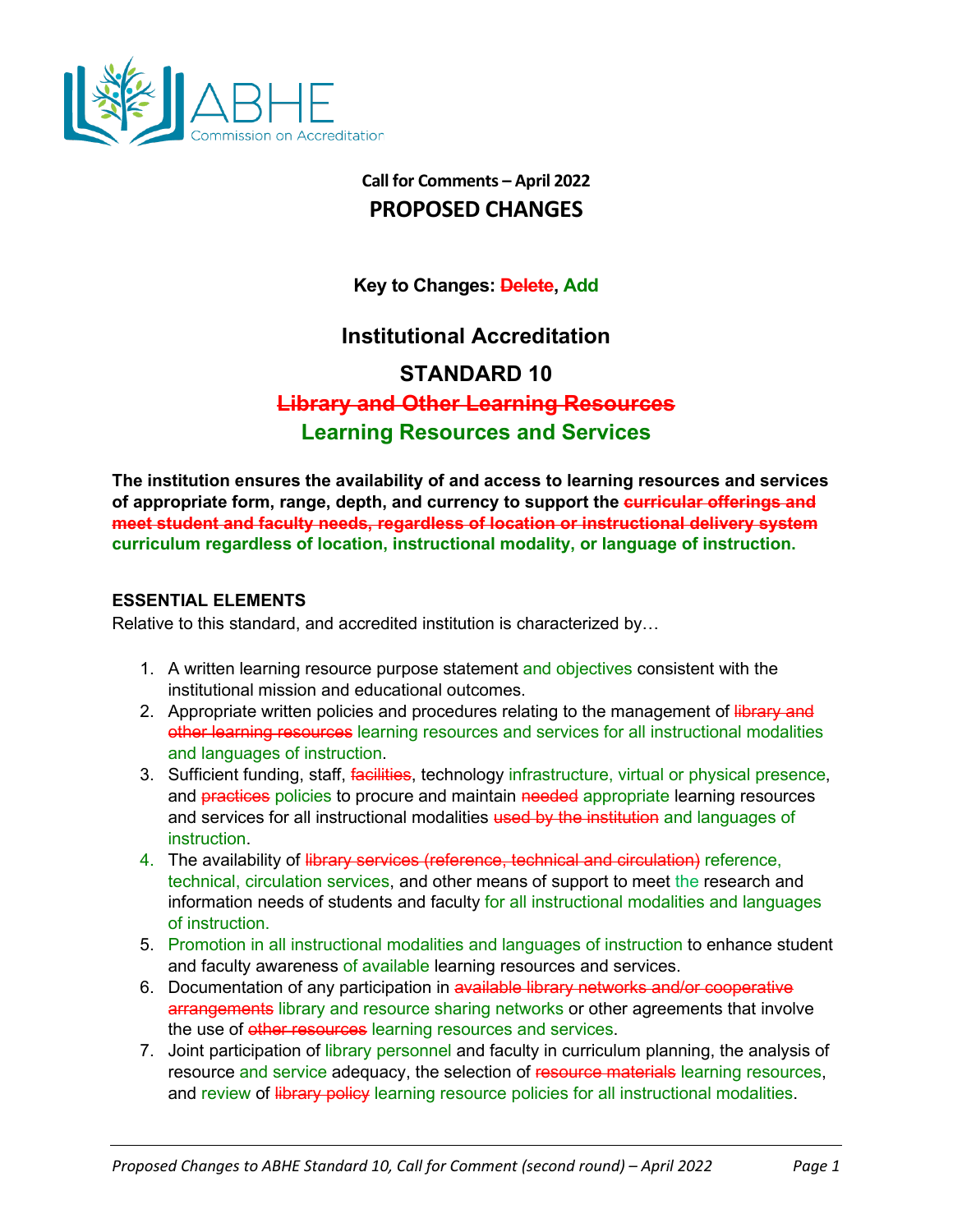- 8. Policies, procedures, and facilities, technology infrastructure, and virtual or physical presence that ensure access to and security of learning resources and the privacy of patron data.
- 9. A collection of appropriate learning resources that is appropriate based on the curriculum, course offerings, age of the resources, usage, and formats instructional modalities, usage demands, and languages of instruction.
- 10. Effective leadership by a credentialed director who has with faculty status and who normally typically reports to the chief academic officer.
- 11. Effective collaboration between the librarians library and information technology personnel for the development, maintenance, and enhancement of the technology infrastructure to provide access to all learning resources and services**.**
- 12. Evaluation of learning resource utilization Ongoing outcomes assessment of learning resources and services and their utilization by the learning community for the purpose of improvement.
- 13. Curriculum Curricular requirements, bibliographic instruction, and reference services designed to teach supporting development of information literacy skills competencies for all instructional modalities and languages of instruction.